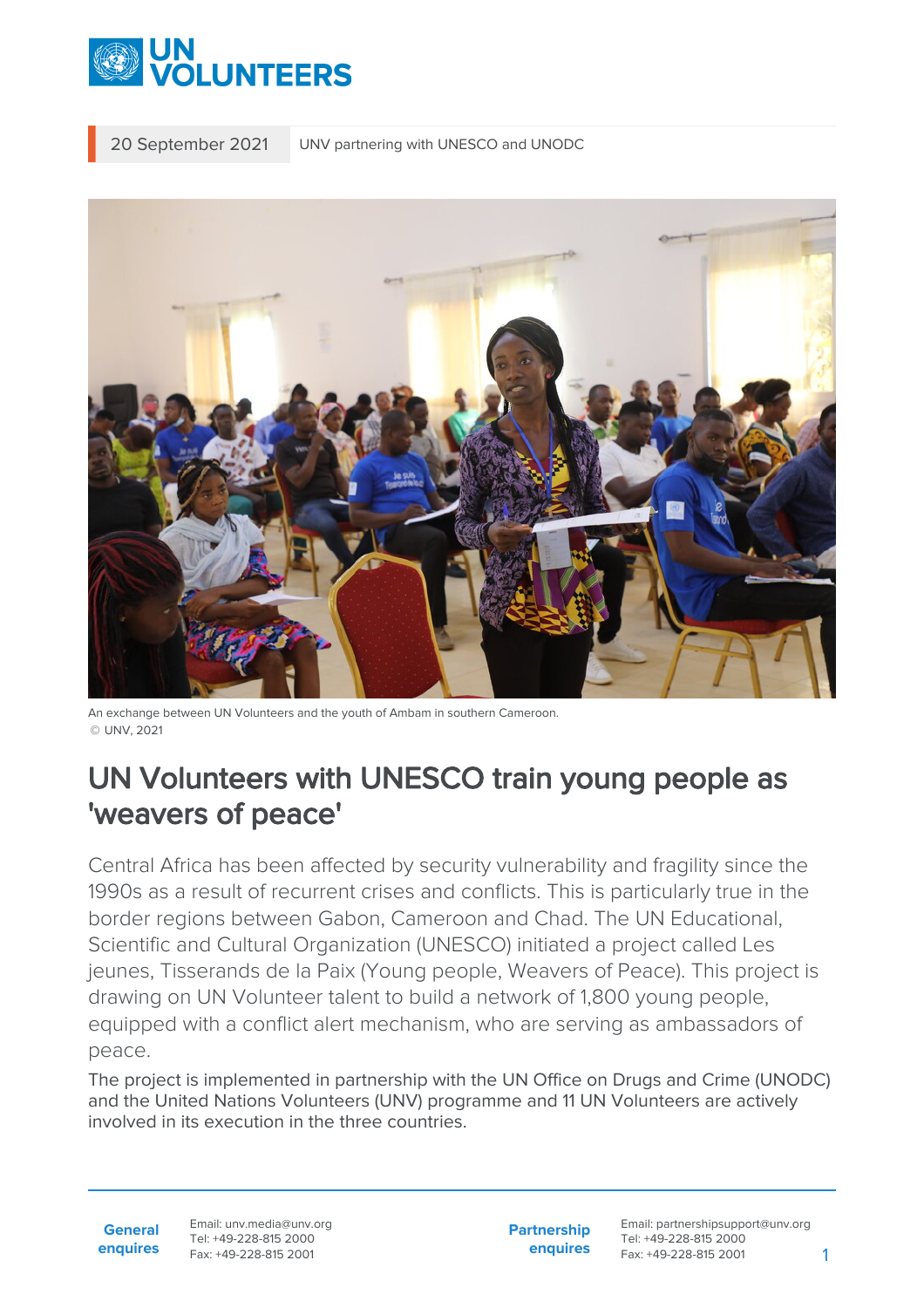

Eight national UN Volunteers manage training, five of these in Cameroon and three in Chad. In Gabon, three national volunteers handle communications, information technology and monitoring and evaluation.





UN Volunteers Patrick Awona, Abossolo Elsa and Winesgwa Adèle, serving in Maroua, Cameroon. ©UNV, 2021

In Cameroon, the project operates in the South, North, and Far North regions. UN

**General enquires** Email: unv.media@unv.org Tel: +49-228-815 2000 Fax: +49-228-815 2001

**Partnership enquires**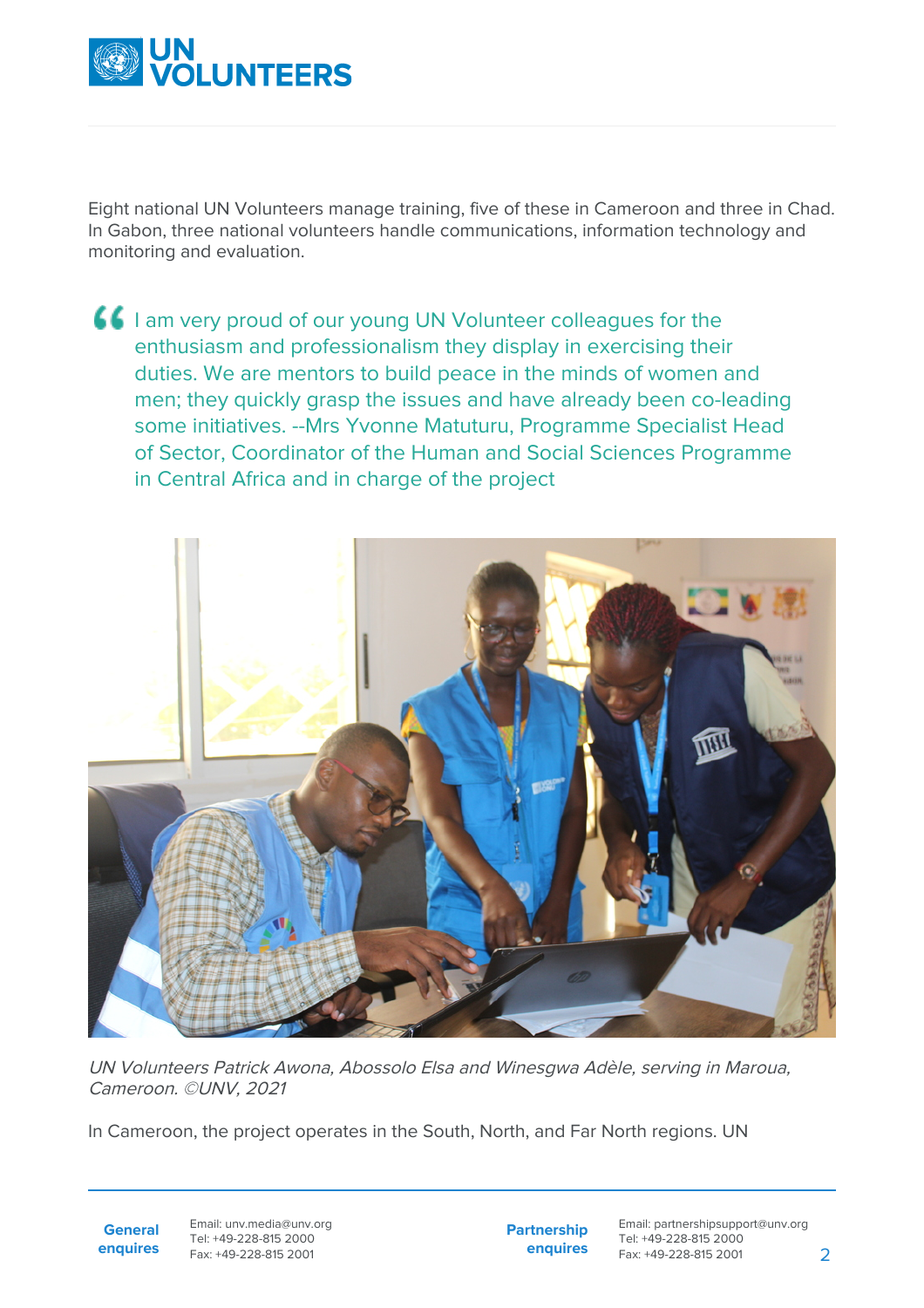

Volunteers have already conducted scoping missions, in collaboration with the Ministry of Youth Affairs and Civic Education, to introduce the project to local authorities and beneficiaries.

 $\left\{ \textbf{C} \right\}$  We mobilized youth associations in localities and mapped out more than 198 existing youth organizations. We also identified seven functional community radio stations with which we could collaborate in awareness campaigns. --Patrick Awona, UN Volunteer Training Officer with UNESCO, Cameroon

In addition, the project works on community resilience through the socio-economic empowerment of vulnerable populations, such as youth and women. Thus, the volunteers will also accompany 160 young people with social enterprise projects.

**CC** Through this project, we will be training youth on social entrepreneurship so as to help them develop income-generating activities and have a decent life. There is no peace without economic empowerment. It's a laudable initiative worth encouraging. I am ready to give my best to see the flag of UNESCO and UNV soar to greater heights. -- Marie Noel Verwiyi, UN Volunteer Training Officer with UNESCO, Cameroon

The UN Volunteers conduct the same activities in Gabon and Chad. They created a WhatsApp group to coordinate better among themselves and to share lessons and good practices from each country.

During the first phase, the UN Volunteers registered 807 potential "peace weavers" in Cameroon. They will finalize the selection process to enroll 900 youth and train them to become actors in recovery and social cohesion. Their ultimate aim is to strengthen the capacity of existing community-based prevention mechanisms.

**CC** The fact that we share the same age group as our targets makes it easier to communicate the impact of the project and the importance of youth engagement. We ensure the respect of ethnic diversity during the enrolment to leave no one behind. --Yves Thierry

**General**

**enquires** Tel: +49-228-815 2000 Fax: +49-228-815 2001 Email: unv.media@unv.org<br>Tel: +49-228-815 2000

**Partnership enquires**